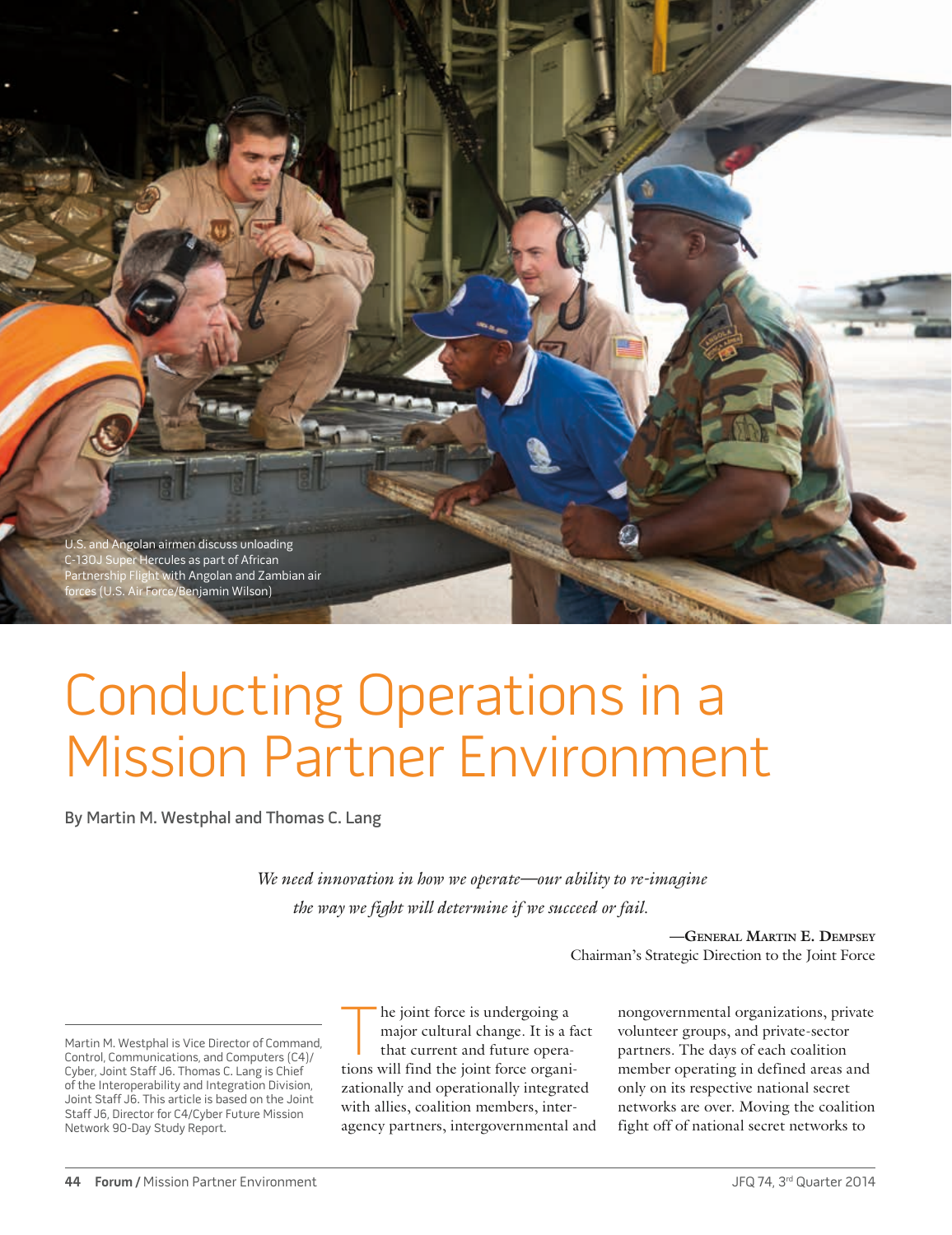a tailored mission network in which all coalition members share and operate as equals is not only a major cultural shift but also a command and control (C2) force multiplier. Information-sharing bilateral agreements must transition to warfighting multilateral agreements on a single security domain allowing nations, including the United States, to bring their own equipment. To implement a Mission Partner Environment (MPE), the United States and its mission partners must repurpose materiel and nonmateriel capabilities used for training and operations today. MPE implementation increases combatant commander and component battlefield effectiveness and drives down costs through unity of effort.

The past decade of military operations has provided the Department of Defense (DOD) with many enduring lessons that must be applied to the current and future joint force. From major combat operations to humanitarian relief efforts, the United States has encountered a challenging and complex operational environment including asymmetric threats and an array of actors. Furthermore, these operations were conducted with a diverse set of mission partners ranging from the familiar to the not so familiar. This multifaceted operational environment, coupled with the range of mission partners, demonstrates the need for commanders to possess a capability enabling unity of action.

Today's combatant commanders and their components require a warfighting capability that improves mission partner integration and interoperability and sets the conditions for integrated operations. Forged in the lessons learned from current operations, MPE is an operations-based construct providing the commander the agility to rapidly and decisively act, bringing to bear the unique capabilities and collective force of all to achieve mission success.

# **Past Is Prologue**

In 2008, commanders noted that coalition forces in Afghanistan could not effectively communicate and share commander's guidance, mission information, and critical intelligence. Additionally, any networks that supported operations in Afghanistan tended to be nation-specific and not oriented to coalition data-sharing and enterprise mission execution. The net effect of these problems was increased risk to life, inefficient use of resources, and jeopardized mission accomplishment. From the U.S. perspective, many of these problems stemmed from the joint force standard: the requirement that American formations be led only by American commanders and the U.S. military propensity to use only the Secure Internet Protocol Router Network (SIPRNet) for warfighting operations. This operational framework resulted in a C2 structure that provided little to no ability for commanders to effectively combine U.S. and non-U.S. formations in the same battlespace or realize their full combat potential. Additionally, this arrangement prevented coalition battlespace owners from effectively leveraging key U.S. enablers that existed solely on SIPRNet, such as joint fires and intelligence, surveillance, and reconnaissance capabilities.

Prior to Afghanistan, operations with mission partners did not demand an open framework for greater information-sharing. For instance, operations in Iraq did not present a significant challenge for mission partner operations due to the relatively small number of partners, their assigned missions, and their familiarity with U.S. operations. Even at the peak of the surge in Operation *Iraqi Freedom* during 2007, the mission partner contribution was only 6 percent of the total personnel strength, and except for one specific area, all battlespace commanders were American. The one exception was in southern Iraq in the vicinity of Basra. The United Kingdom (UK) controlled this sector, and the unique military relationship between Washington and London helped to mitigate the friction caused by disparate C2 systems.<sup>1</sup> In this environment, the primary purpose for a mission partner network simply became a means for the United States to communicate with its mission partners but not a means to fight a true coalition fight.

These early efforts at mission partner coordination were marked by heavy use of liaison officers and the manual (air gap) data transfers among American, allied, and coalition networks. This information-sharing process is slow and subject to errors, and it does not achieve the intended unity of effort or speed of command to deliver the required operational effects.

In Afghanistan, the mission partner dynamics dramatically changed. First, Afghanistan is a North Atlantic Treaty Organization (NATO) mission. Second, in comparison to the surge in *Iraqi Freedom*, the task organization for the coalition force for the 2010 Operation *Enduring Freedom* surge consisted of over 40 troop-contributing nations. The influx of coalition forces resulted in 27 percent of the total strength being non-American.2 Third, many of the battlespace owners were not American. To realize the operational value of formations from the many contributing nations, commanders needed the flexibility to mix U.S. and non-U.S. formations down to the company level. These operational realities required a new way of thinking on how to share information and create the necessary unity of effort in theater. Simply put, the inability of commanders to speak with immediacy and share information equally with all mission partners inhibited the ability to rapidly direct U.S. and allied task forces. As the problem suggests, a single secure communication network became essential to the campaign objectives and priorities in Afghanistan. During 2008–2010, the Afghanistan Mission Network (AMN) became the International Security Assistance Force (ISAF) primary mission network. This network remains the primary C2 framework for mission partner operations in Afghanistan today.

Technically, the AMN is a federation of networks linked to a NATO core mission secret network, complying with Alliance security and information assurance policies. Information and data shared between AMN participants are organized to support agreed upon mission threads. AMN put all network users on a common mission network separate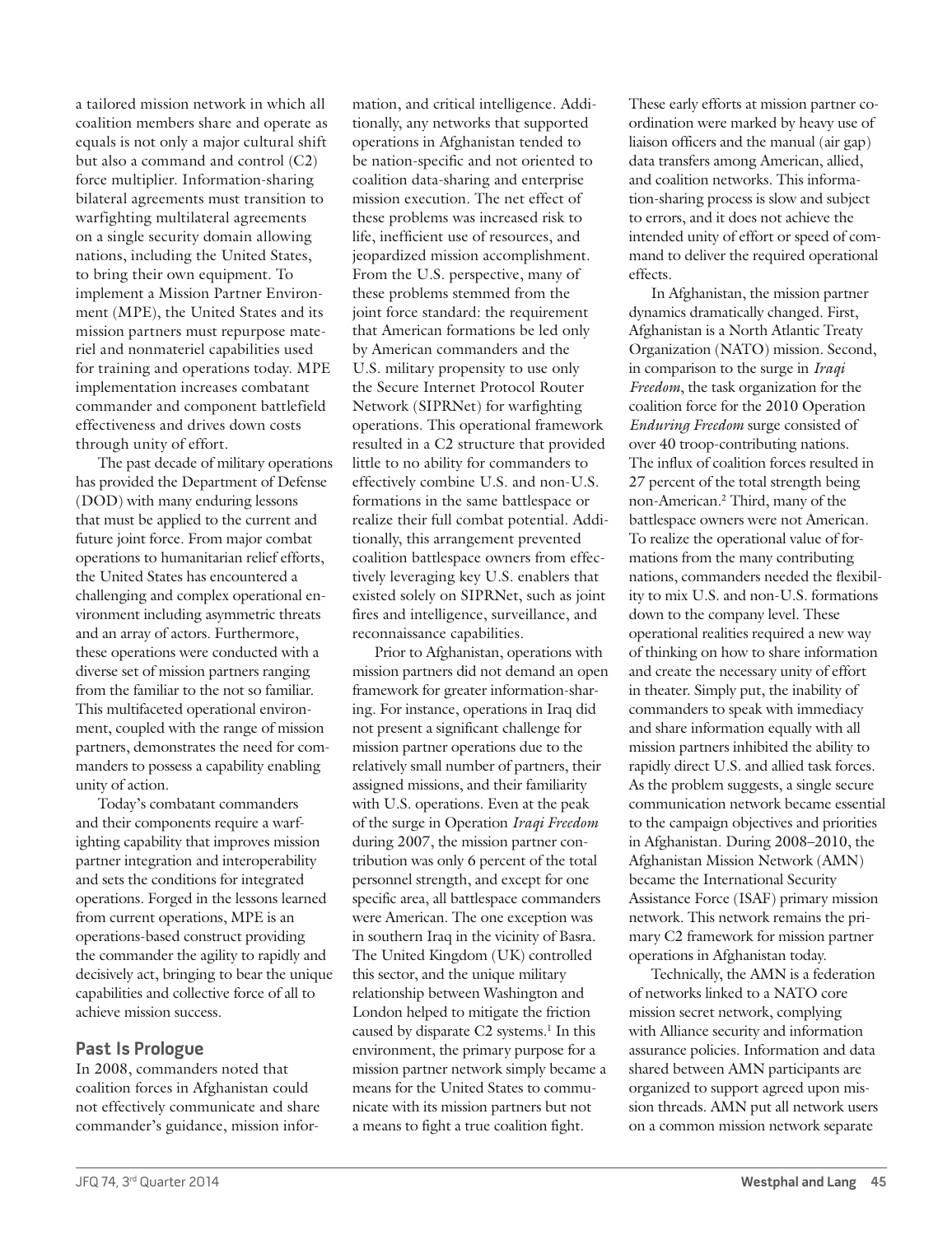from its own national networks to achieve ISAF operational priorities and objectives. By May 2011, 48 NATO and partner nations were successfully operating in the AMN federation. The Chairman of the Joint Chiefs of Staff saw the need to ensure that the lessons learned from AMN are institutionalized as a future joint force capability. In August 2011 the Joint Staff J6 was assigned to "evolve the Future Mission Network."3

# **Culture Shock**

General Stanley McChrystal once stated, "You don't give a senior leader a Blackberry or an iPhone and make [him] a digital leader."4 While these advanced technological solutions can enable a user, the commander must have the vision and skill to create a shared understanding of mission and purpose with a diverse set of team members. This task is daunting enough within the U.S. forces with their rich histories, insular cultures, specific systems, and unique lexicons. When allies and perhaps governmental and nongovernmental organizations are included, the mission commander is faced with a full-blown information-sharing crisis. Complex partnered operations demand the ability to establish and maintain a common understanding of the operational environment through shared situational awareness. To achieve this aim, the mission commander must provide timely, reliable, interoperable, and secure information-sharing capabilities for planning, directing, and controlling the activities of all assigned forces. Significantly, the information environment is accelerated by the idea of interconnected, integrated joint forces and mission partners conducting dispersed operations around the globe.

From moving supplies in the wake of a hurricane, to ordering troops to the Pacific, to addressing mission partners on joint task force operations, the global dependence on integrated networks and shared information is stated in the Chairman's *Capstone Concept for Joint Operations: Joint Force 2020* (CCJO). With an emphasis on globally integrated operations, the CCJO outlines the need for the joint force to partner and to

possess the ability to integrate with U.S. agencies, partner militaries, and indigenous and regional stakeholders—in short, with mission partners. Globally integrated operations will rely on a robust and secure information environment envisioned by the new DOD Joint Information Environment (JIE).

The JIE provides a shared information technology (IT) infrastructure, responsive set of enterprise services, and mission-integrated single security architecture. The JIE represents the IT capabilities and infrastructure that enable the joint force commander's ability to establish an MPE to support coalition operations. An MPE capability framework is inextricably linked to the JIE. Though IT and networks are critical elements of an MPE capability, these are merely the tools that allow the commander to visualize the battlespace, direct action in a timely manner, and establish trust with mission partners. An MPE capability framework is needed now to support the commander's ability to create unity of effort through the seamless exchange of information with mission partners.

The MPE framework is *commander-centric*, providing the means for commanders to effectively share their intent, communicate mission orders, and empower decentralized execution during mission partner operations. There are currently plans for building a standing coalition network for the United States to put in place quickly for future operations with mission partners. No one can argue against the need for such a capability, but a great deal of caution on the development of a persistent coalition network is warranted in the current fiscal environment. When faced with a new requirement, the U.S. military often defaults to the most comfortable solution, seeking a technological fix or building a new materiel system. As already established, the United States is executing MPE in Afghanistan today and has most of what is already needed to establish an information-sharing capability to launch the next MPE and meet the commander's next mission. By changing mindsets and simply adding some basic nonmateriel solutions, the joint force can apply

current technologies and systems to meet warfighters' demands.

What the joint force needs now is a mission partner organizational framework to drive policy, IT transport, security, systems, and applications, along with concept of operations and standards. This mostly nonmaterial framework provides for a continual and dynamic process to inform improved information-sharing based on requirements and input from the combatant commanders and mission partners.

# **Describing the MPE**

A Mission Partner Environment applies human and technical dimensions for sharing commander's intent, communicating mission orders, and empowering decentralized operations in keeping with the tenets of mission command.5 The MPE capability framework is supported by a mission network in which partners plan, prepare, and execute operations at a single security classification level with a common language. The objective of the framework is to take the fight off SIPRNet, reduce the defended surface area, and leverage existing national networks. For instance, when the UK comes to fight alongside the United States, it does not have to drop what it has trained with and pick up an American product. The United States and its mission partners want to use familiar tools when it comes to a fight. The ultimate MPE vision is a framework of core services linked to authoritative data sources with the goal of allowing any partner to quickly join the network and receive specific services without major reconfigurations to their own national networks.

For success, MPE requires an overarching integrated approach that incorporates mission partners early in design, creation, and implementation. Early planning with partners builds a common basis for action, establishes the means and processes for mission partner integration, and identifies the methods to resolve knowledge management and interoperability challenges. Joint forces that effectively apply the principles of an MPE framework will have the tools to more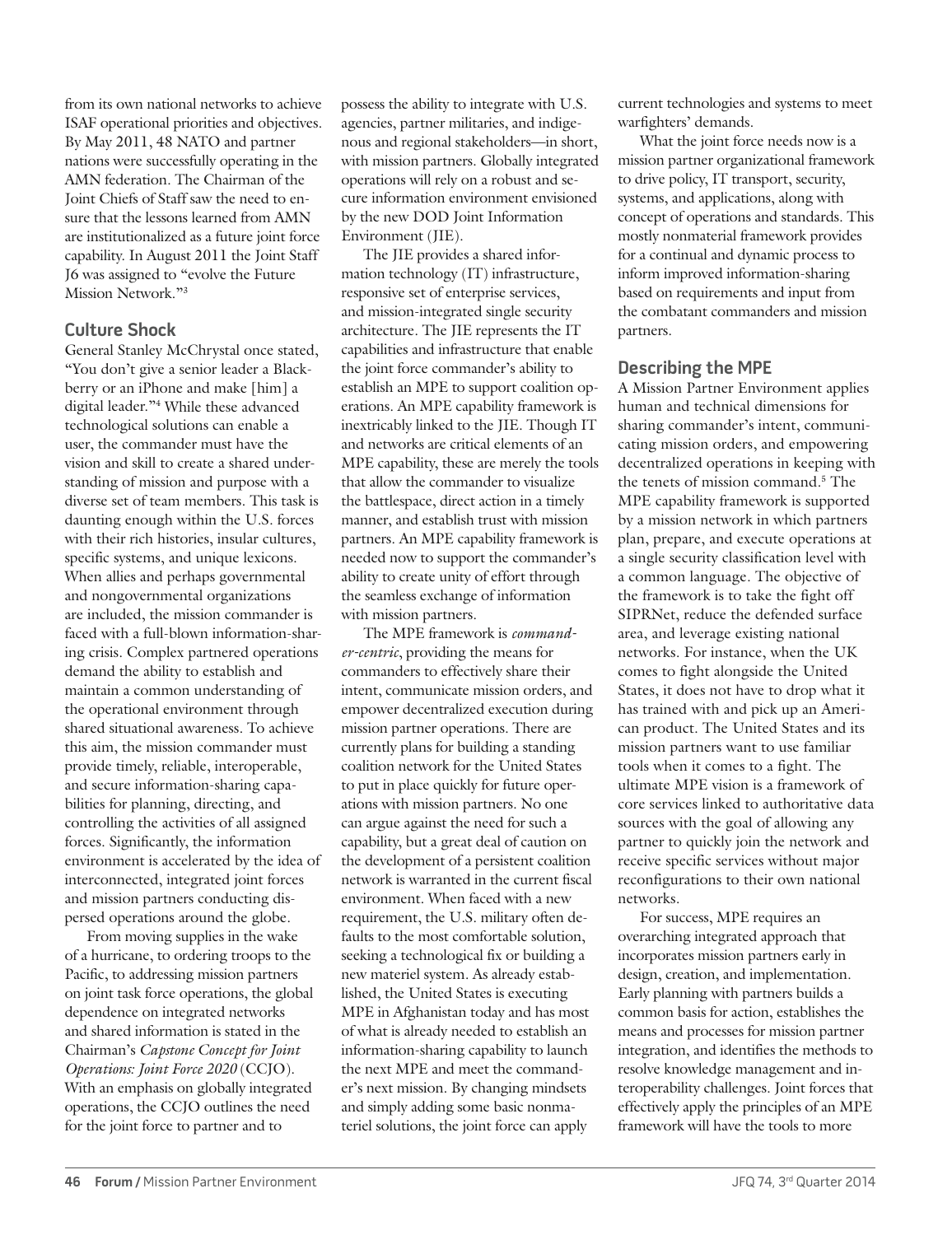rapidly form the collaborative networks (both IT-based and human) required for effective globally integrated operations with mission partners. MPE addresses the requirement for American forces to be able to lead a mission that includes partners and to operate a network separate and distinct from its national networks, specifically tailored to the mission and to the partners. Likewise, NATO has created a similar capability called Federated Mission Networking (FMN) to describe how Alliance forces will lead and operate a mission network. As expected, there are many conceptual and architectural similarities between the U.S. MPE and NATO FMN efforts. While this is a notable achievement, there is a need to implement the MPE and FMN concepts and architectures in a similar fashion and then train to them.

In keeping with the Chairman's Mission Command philosophy, the MPE capability framework provides strategic, operational, and tactical flexibility for all commanders to execute; it provides the means to clearly communicate commander's intent and achieves desired operational effects with all mission partners. MPE is a federated network concept supporting the connection of multiple networks through existing national systems with applications and tools to enable mission partner information-sharing within a single environment. Most important, the MPE is established within mission partner instructions where individual nations are resourced and equipped independently, each contributing its own equipment and resources to the mission network to achieve an optimal C2 environment. The MPE capability framework is not building or acquiring new systems; it addresses the need to shape and repurpose existing mission partner material and nonmateriel capabilities to address the commander's need for unity of effort and operational effectiveness based on the seamless exchange of information throughout an operation.

#### **In Practice**

From a U.S. perspective, joint forces currently deploy with two basic net-



Sailor assigned to amphibious transport dock ship USS Ponce uses voice-recognition system to command virtual simulation of Ponce in Conning Officer Virtual Environment (U.S. Navy/Nathanael Miller)

works that support the C2 of forces via IT: SIPRNet and the Nonclassified Internet Protocol Router Network (NIPRNet). SIPRNet is used for sharing classified information among U.S. joint forces while NIPRNet is used for sharing unclassified information. The problem is that neither network can nor should communicate directly with a mission partner's network. Although there are other solutions via bilateral agreements and cross-domain technologies, the preferred near-term technique for sharing information with multiple partners for an assigned mission is the method employed in Afghanistan. The MPE framework builds and improves upon the federated network model of AMN. As with AMN, a theater agnostic framework requires American forces to repurpose existing equipment (for example, switches, routers, encryption devices, and so forth) or possess another "stack" of equipment to establish their mission network.

Near-term emergent operations with mission partners require U.S. forces to deploy with SIPRNet, NIPRNet, and a mission network capability to connect with potential partners. The initial MPE capability is focused on six core services that provide basic human-to-human communications to support

information-sharing in a mission partner operating environment:

- **•** email with attachments
- **•** text chat
- Web browsing<br>• video-teleconfe
- **•** video-teleconferencing
- **•** voice over Internet protocol
- **•** global address list sharing.

These services have been demonstrated within AMN and are essential to the implementation of an MPE framework. For today's fight, U.S. materiel and nonmateriel MPE capabilities will be whatever is "on the shelf"—it really is not new, but the environment in which these capabilities are employed and made secure will be new, as in a new concept of employment. As the American IT infrastructure of JIE evolves to cloud and virtualization technologies, so too must the MPE framework be able to adapt to improve the effectiveness and efficiencies associated with the establishment and operation of a mission partner network.

U.S. European Command's exercise Combined Endeavor 2013 (CE13) represented a significant paradigm shift from previous years. No longer was point-to-point technical interoperability the overarching focus with a cadre of observers to document, assess, and report results. Rather, CE13 focused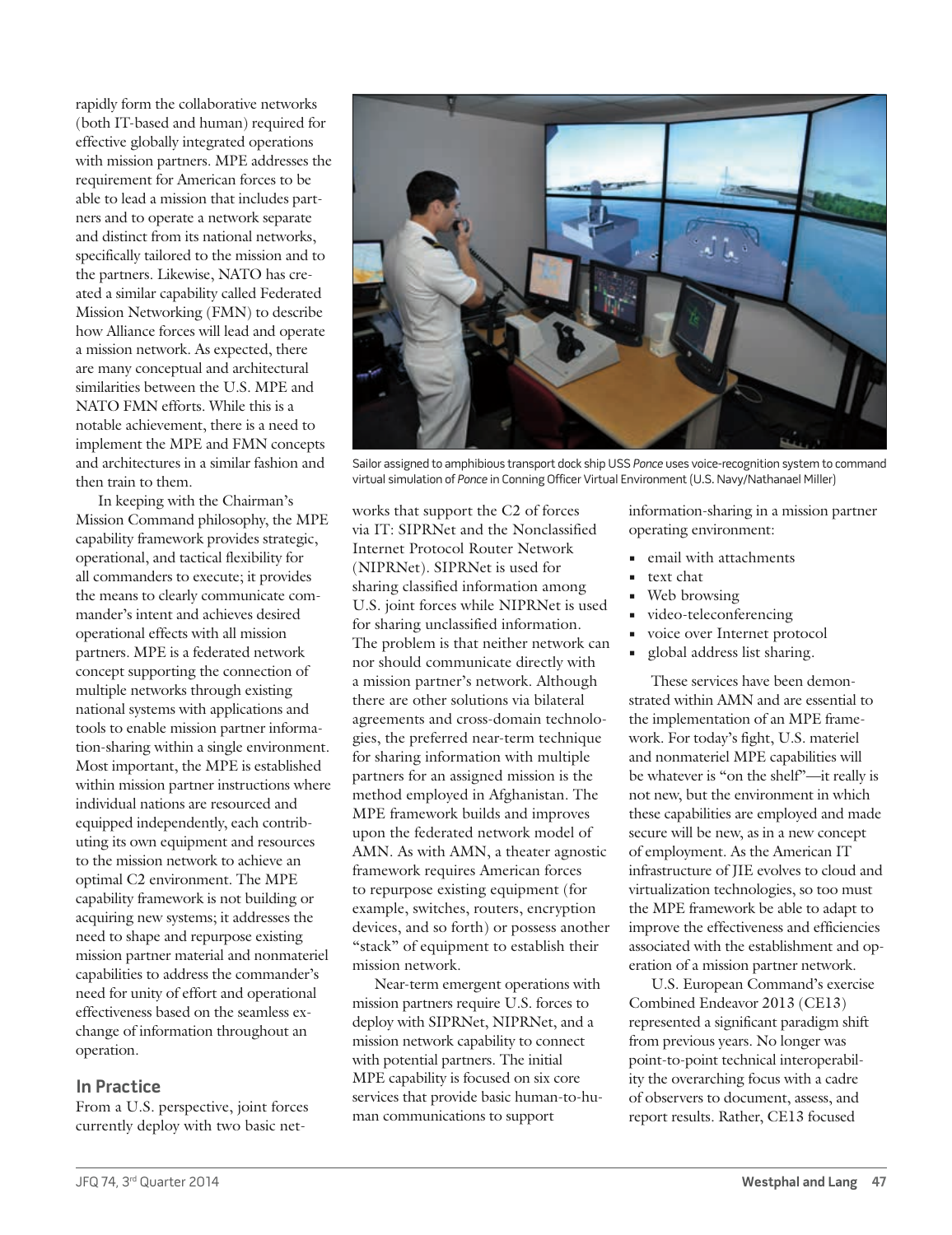

Marines set up command operation center to prepare for future squadron conditions in Germany (U.S. Marine Corps/Unique B. Roberts)

on implementing an MPE capability framework. The exercise provided the participating 40 nations and organizations a methodology for partners to plan, prepare, and execute a joint force mission on a single classification level with a common language. Employing core MPE precepts, CE13 provided the means to clearly communicate commander's intent for desired operational effects with all mission partners. Mission partner joining and exiting instructions created by the exercise community during the planning process represent the collective knowledge of the participating nations/ organizations gained over 19 years, as well as lessons learned from 12 years in Afghanistan. These instructions matured the MPE concept, and the participants gained a clear understanding of how to operate within and share information in a coalition environment. Upcoming combatant commander exercises can only improve mission partner unity of effort using this framework.

#### **"Harmony—Even Vicious Harmony . . . [Is] Based on Trust"6**

The fundamental challenge of an MPE is changing the U.S. operational practice of relying on SIPRNet as the primary tool for information exchange

during an operation. To that end, this current norm generates strategic, operational, and tactical limitations or restrictions to national leadership, as well as combatant and deployed commanders. As one general put it, "We must move the fight or operation off of SIPRNet to a new normal—a mission partnered environment including a mission network."7 This network belongs to the mission commander. In the past, it was normal for the commander in theater to rely on traditional networks such as SIPRNet for operations. A national network (such as SIPRNet) must meet the needs of a diverse user base with many missions and is controlled by a national authority that usually exhibits considerable stasis. Without ownership, the mission commander cannot readily mold the environment to the specific needs of the mission and its information-sharing requirements. The commander must be able to bend and mold the environment. This shaping extends to adding and removing mission partners as membership changes during an operation. In this construct, at the mission commander's direction, information transmitted on the network must be releasable to all members, and all partners must be included on the network. Free flow of information to all

mission partners is essential, so the use of firewalls or cross-domain solutions is eliminated in this environment.8

In cooperation with the combatant commander and U.S. Cyber Command, the mission commander must balance the need to share information with the need to protect. Mission partner trust cannot be surged; it must be established upfront through informed and inclusive information-sharing policies, training, and rehearsals. As stated in the Chairman's White Paper on Mission Command, "Building trust with subordinates and *partners* may be the most important action a commander will perform."9 Coupled tightly with this element of trust is the commander's responsibility to balance the operational benefits of federating networks with the inherent risks that must be addressed through information assurance. Adjusting the attitudes and operational approaches of the U.S. military to support effective MPE employment requires changes to doctrine, education, and training. As relationships are forged with partners through training and exercises, so too is trust. With shared trust comes an understanding of the shared risks and the need to address cyber vulnerabilities before they become issues. But more important are the operational benefits and gains offered by the MPE.

# **Looking Ahead**

Many of the principles and best practices for more effective and efficient mission partnered operations are being applied in Afghanistan and need to be codified and institutionalized. Specifically, an agreed-upon MPE organizational framework to drive policy, transport, systems/tools/applications, and agreed upon mission partner joining and exiting instructions (across nations and combatant commands) for coalition operations is necessary. This requires a persistent DOD-level process orchestrated by the Office of the Secretary of Defense and based on requirements and input from the combatant commands. Furthermore, combatant commanders should ensure there is an adequate governance structure in place to address their components' and coalition part-